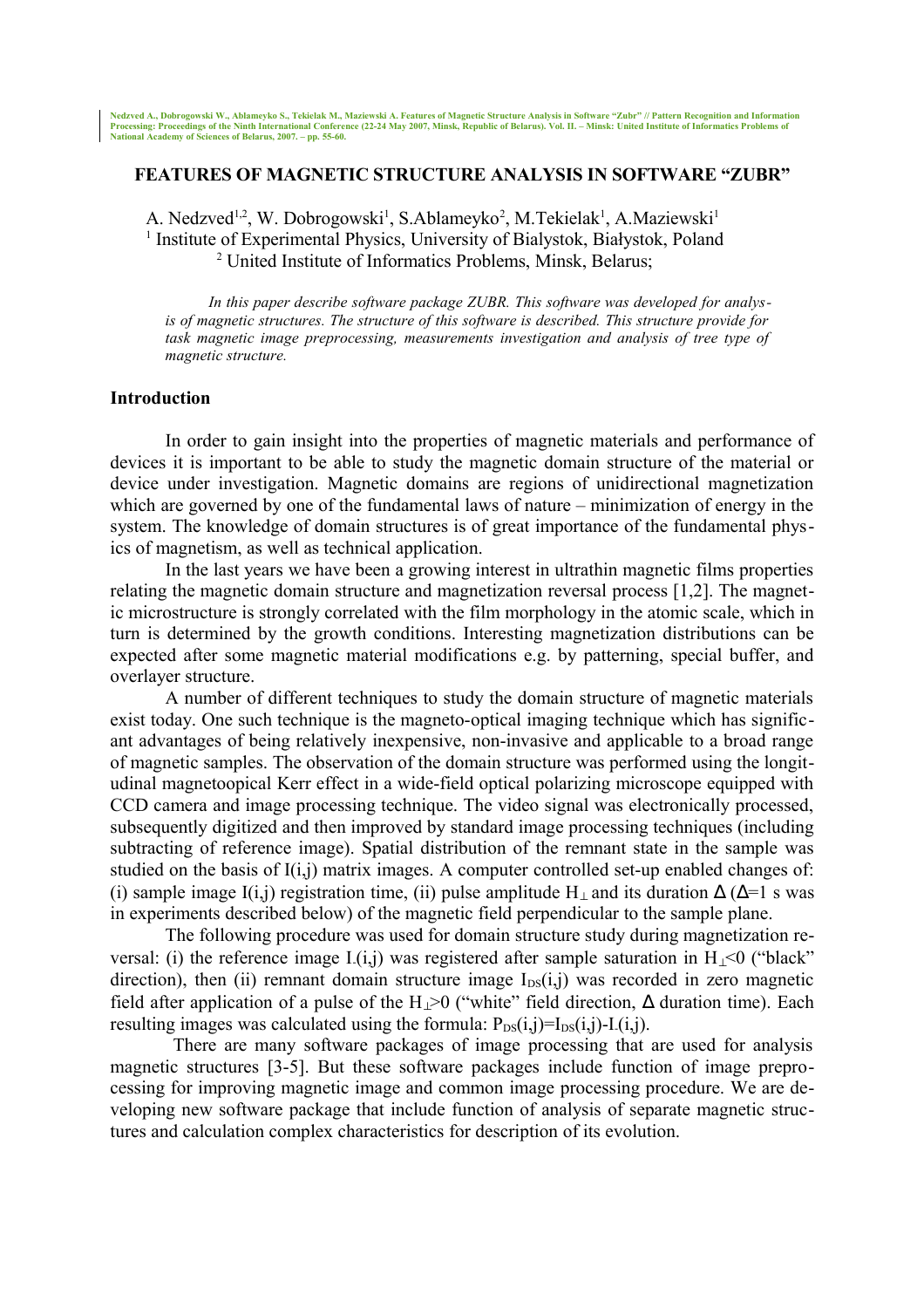Nedzved A., Dobrogowski W., Ablameyko S., Tekielak M., Maziewski A. Features of Magnetic Structure Analysis in Software "Zubr" // Pattern Recognition and Information<br>Processing: Proceedings of the Ninth International Confe

### **1. Magnetic structures**

There are many different types of magnetic structures [6]. We observe four basic configurations of magnetic structures in ultrathin magnetic films in the frame of two types of magnetization reversal.

(A) Magnetization reversal proces is characterized by many nucleation centers in observation area.

1. Blobs (fig. 1a): they are solid objects, without internal structure; blobs growing is isotropic.

(B) Magnetization reversal proces is characterized by limited number of nucleation centers in observation area.

- 2. Front (fig. 1b): this is a big object that is characterized by flat growing in one direction.
- 3. Needles (fig. 1c): they are very elongated in one direction objects. Usually they have sharp terminations.
- 4. Dendrites (fig 1d): they are very complex objects. Dendrites represent connected structure of branch.

Other objects usually constructed by these four types of structures.



Fig 1. Four types of magnetic structures: a) blobs, b) fronts, c) needles, d) dendrites.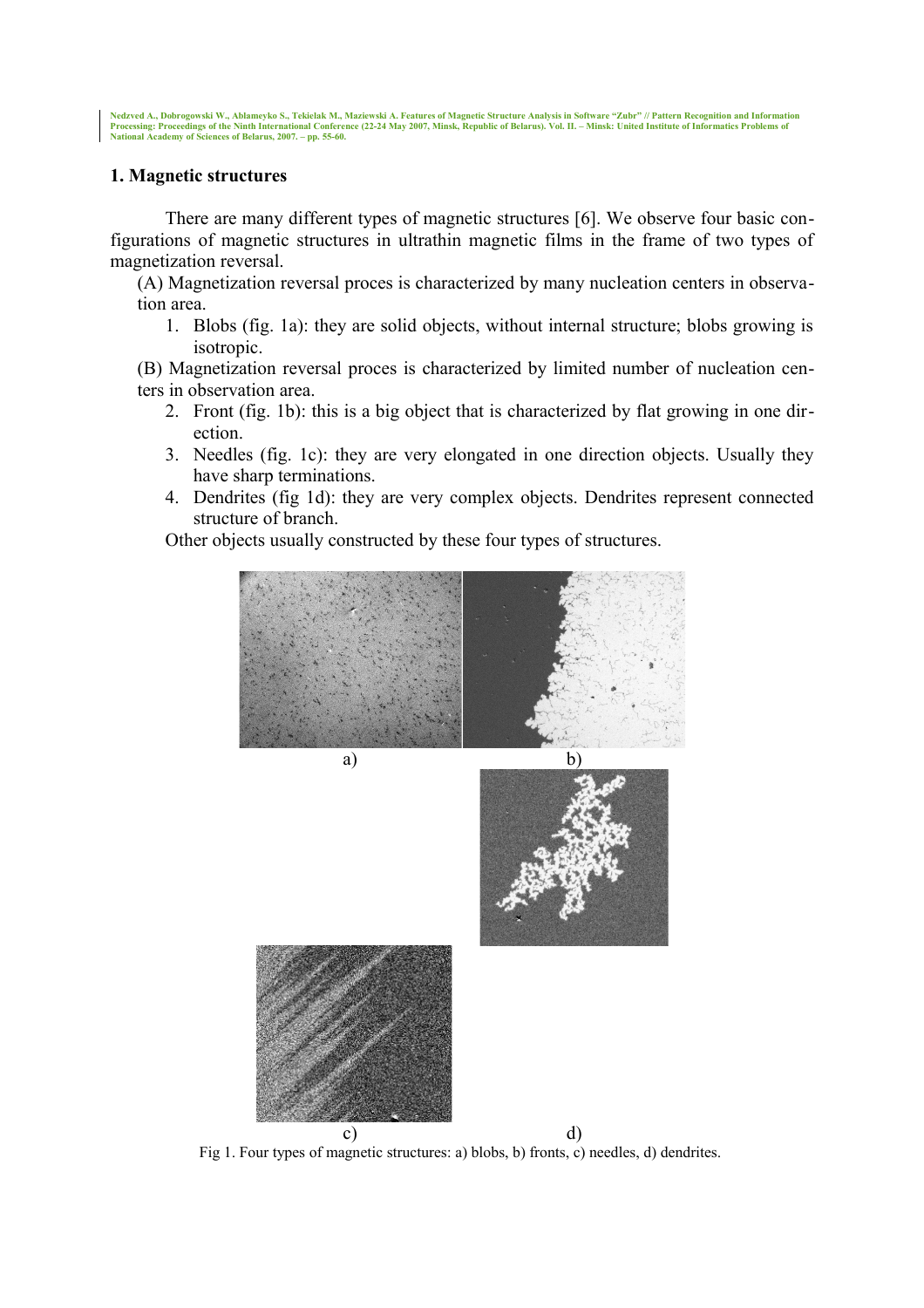Nedzved A., Dobrogowski W., Ablameyko S., Tekielak M., Maziewski A. Features of Magnetic Structure Analysis in Software "Zubr" // Pattern Recognition and Information<br>Processing: Proceedings of the Ninth International Confe

This magnetic structures classification lay on base additional features of software package "Zubr".

### **2. Organization of software package**

The software package "Zubr" is developing by toolsets LabView. This software package allow to processing 10 images. Every image describe by index, palette, zoom and are presented in separate special window (fig. 2).



Fig. 2 Shell of software package Zubr.

Workspace of software package is divided into menu and working panel. Menu allows selecting operation for image processing or analysis. Working panel can include graphics and tables with results of analysis and fields of image description.

Functions of this software are divided into tree functional group (fig. 3):

- − common image processing,
- − static analysis of magnetic structure,
- − dynamical analysis of sequence of magnetic images.

The group of common image processing includes function of input or output organization, image improving, background correction, segmentation, transformation and traditional interactive tools for image editing and measurement.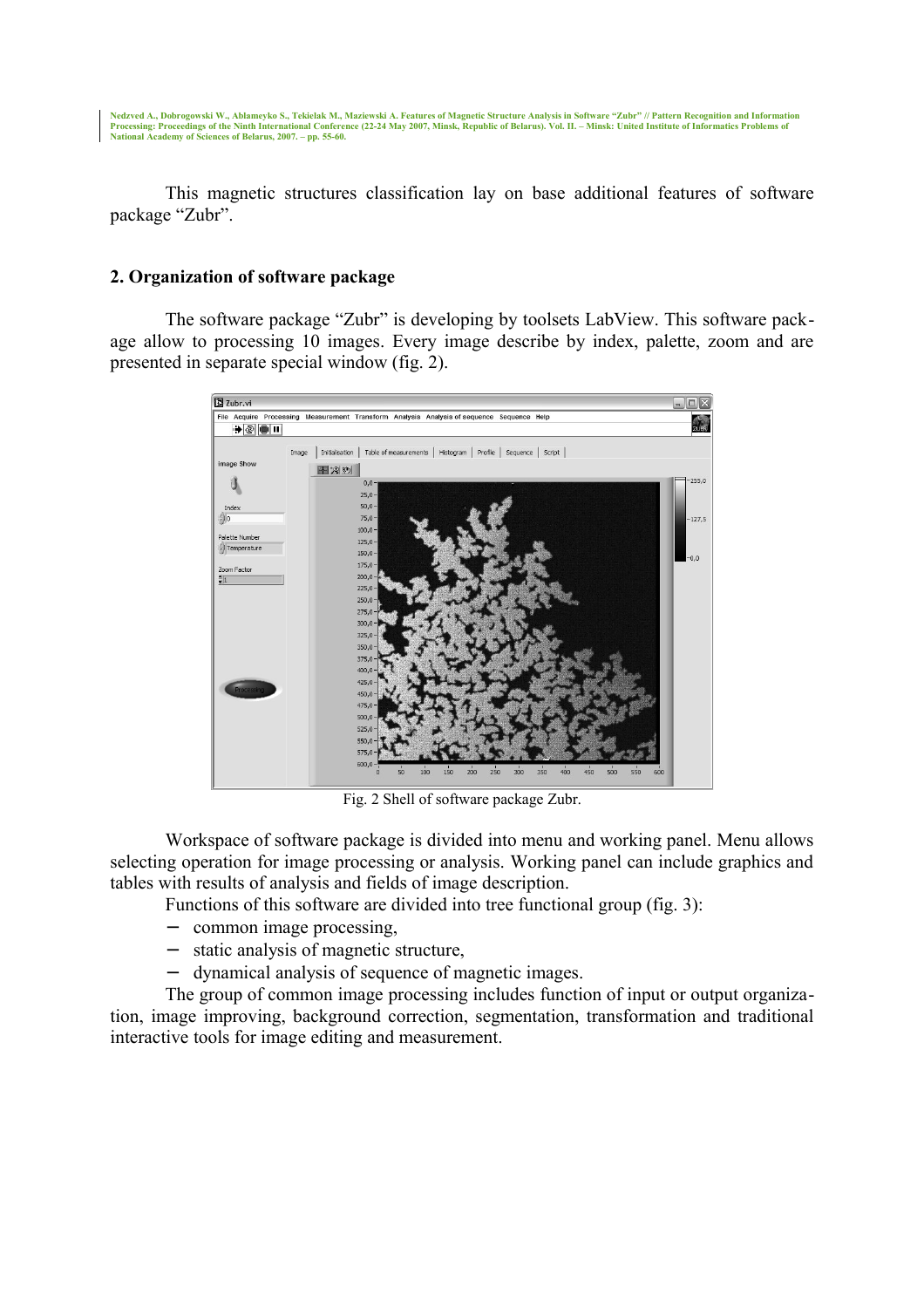**Nedzved A., Dobrogowski W., Ablameyko S., Tekielak M., Maziewski A. Features of Magnetic Structure Analysis in Software "Zubr" // Pattern Recognition and Information Processing: Proceedings of the Ninth International Conference (22-24 May 2007, Minsk, Republic of Belarus). Vol. II. – Minsk: United Institute of Informatics Problems of National Academy of Sciences of Belarus, 2007. – pp. 55-60.**



Fig. 3. Common structure of software package Zubr

The group of static analysis of magnetic structure include as traditional function: measurement connected objects and few regions and fractal properties, as additional functions of analysis of blobs, front, needles, dendrites. Additional functions include phases of object extraction and calculation of specialized characteristics and features.

The group of dynamical analysis of magnetic images also includes traditional tools of processing sequences of images and additional tools of structures changing. Additional tools are evolution of static function of analysis. But tools of dynamical analysis are organized as separate virtual instruments. They can be started from basic package and from program shell LabView. The every function of dynamical analysis has unique dialog for process management (fig. 4).



Fig. 4. The special dialog of dynamical analysis of dendrites structure evolution.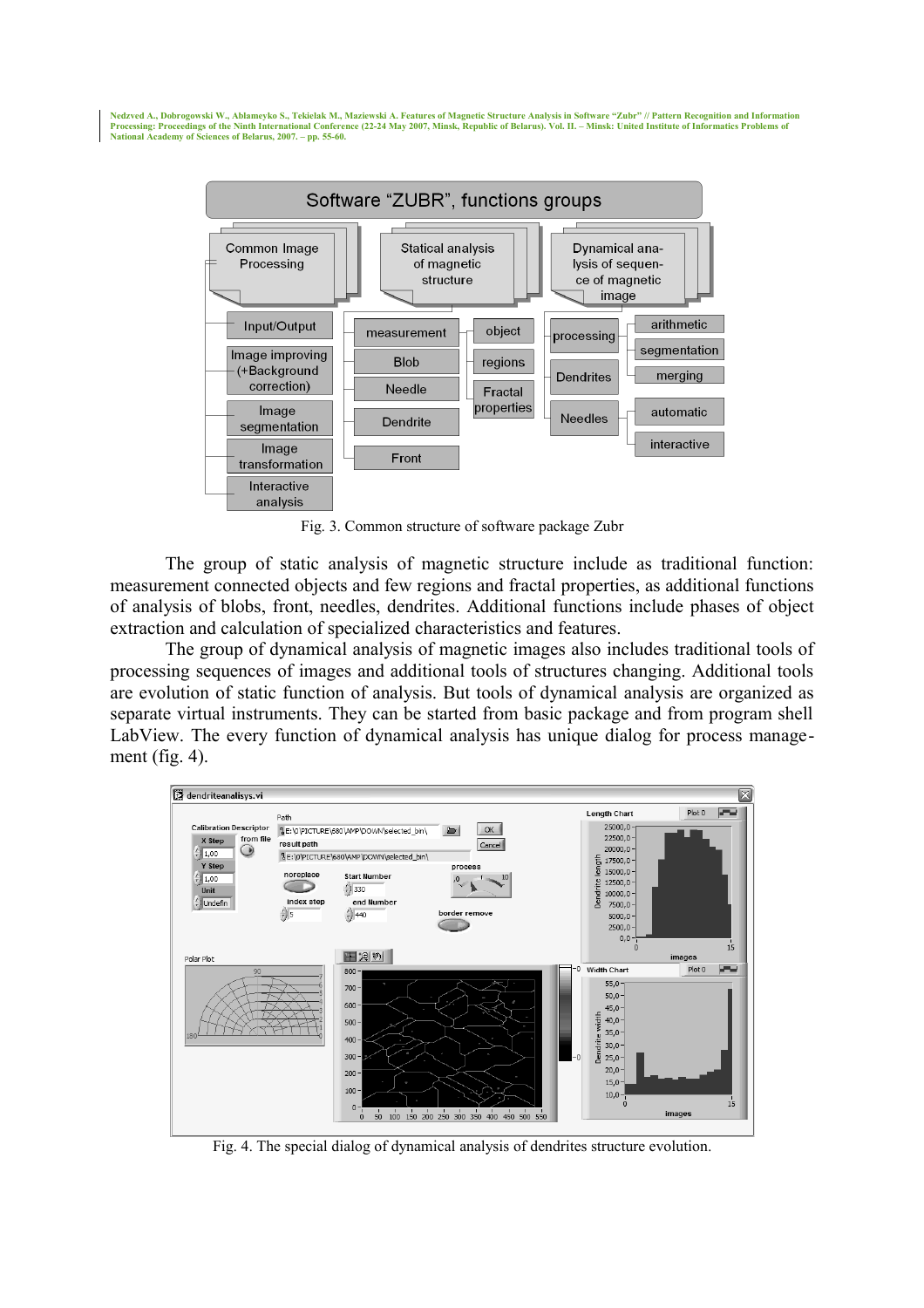Nedzved A., Dobrogowski W., Ablameyko S., Tekielak M., Maziewski A. Features of Magnetic Structure Analysis in Software "Zubr" // Pattern Recognition and Information<br>Processing: Proceedings of the Ninth International Confe **National Academy of Sciences of Belarus, 2007. – pp. 55-60.**

The sequences of the images is usually investigate for the analysis of the evolution of the domain structure during the magnetization reversal process. In this connection, the image processing managing in Zubr has complex structure (fig. 5).



Fig. 5. The structure of images sequence processing in Zubr.

This structure includes two parts for one image processing and sequence processing. For one image processing usually image is extracted from sequence or is creating by images merging. In phase of one image processing, the user can develop script by using image processing functions through menu. The user can repeat processing by script for every image from sequences. In this case calculated characteristics for objects like as array of results of one image processing.

# **Conclusion**

The software package "Zubr" has unique function for magnetic structures image investigation. The analysis divided to four basic groups: blobs, fronts, needles, dendrites. This groups are basis for analysis many other more complex structures. The software package "Zubr" allows to study static structures and it evolution. The fact of developing this package in LabView allows to use this along with instruments of managing of physical experiments. It is necessary to use LabView for investigation of dependence of magnetic structures and different physical characteristics.

# **Acknowledgement**

This work was supported by the Polish State Committee for Scientific Research (Grant No. 4 T08A 025 23) and EU project "Transfer of Knowledge" NANOMAG-LAB (No. MTKD-CT-2004-003177).

# **References**